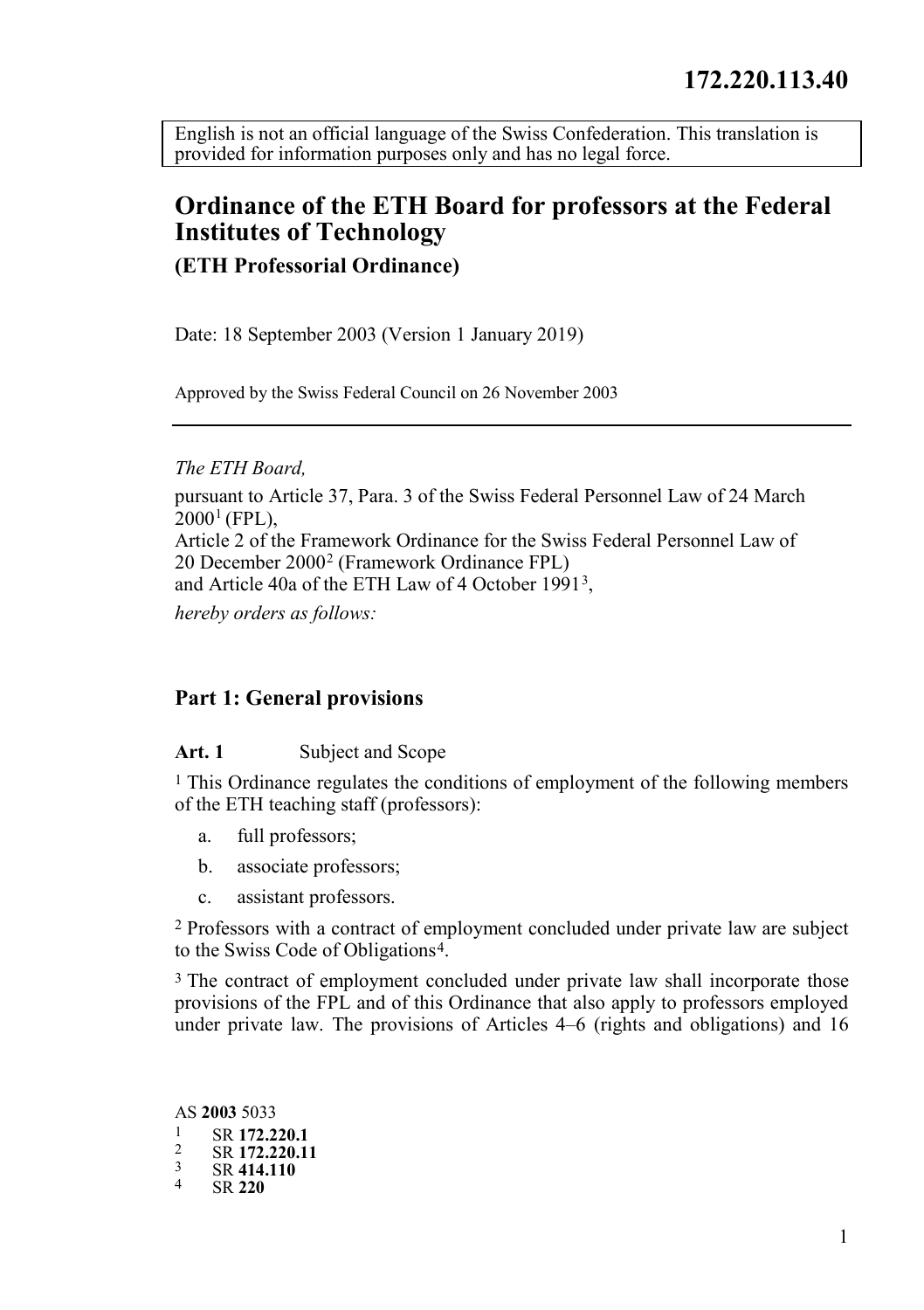(salaries) of this Ordinance shall apply analogously to professors employed under private law.

## **Art. 2** Competence

1 The ETH President is responsible for decisions on issues relating to the employment of professors unless otherwise expressly regulated in this Ordinance.

2 The ETH President is responsible for regulating the required details unless stipulated otherwise in this Ordinance.

# **Art. 3** Principles relating to the nomination of professors

1 The two ETHs shall take the necessary steps to ensure that when nominating professors it recruits scientists from within and outside Switzerland whose education, research and services meet the highest, internationally recognised quality standards and who can guarantee continuity and excellence in teaching and research.

<sup>2</sup> They shall offer conditions of employment that can compete overall with those offered by the world's leading universities. They shall adhere to the principles of scientific freedom in both research and academic teaching.

3 They shall carry out a review at regular intervals to determine whether the objectives outlined in Para.1 and Article 4 FPL have been achieved and submit the results to the ETH Board.

#### **Part 2: Rights and obligations of professors arising from the employment relationship**

## **Art. 4** Principles

1 Professors are responsible for teaching and research of international standing. They shall nurture a body of young scientists both in terms of their technical qualifications and with a sense of responsibility towards society and the environment.

2 They shall provide a high-quality service and to this end shall work with private and public institutions. In so doing, they shall maintain their professional independence.

3 They shall support the periodic review of their performance by the Evaluation Commissions.

# **Art. 4***a* Performance appraisals

1 The performance of full and associate professors is subject to regular appraisal. The appraisal shall determine whether professors have complied with the responsibilities specified in Article 5.

2 Performance appraisals are based on the principles of fairness and transparency.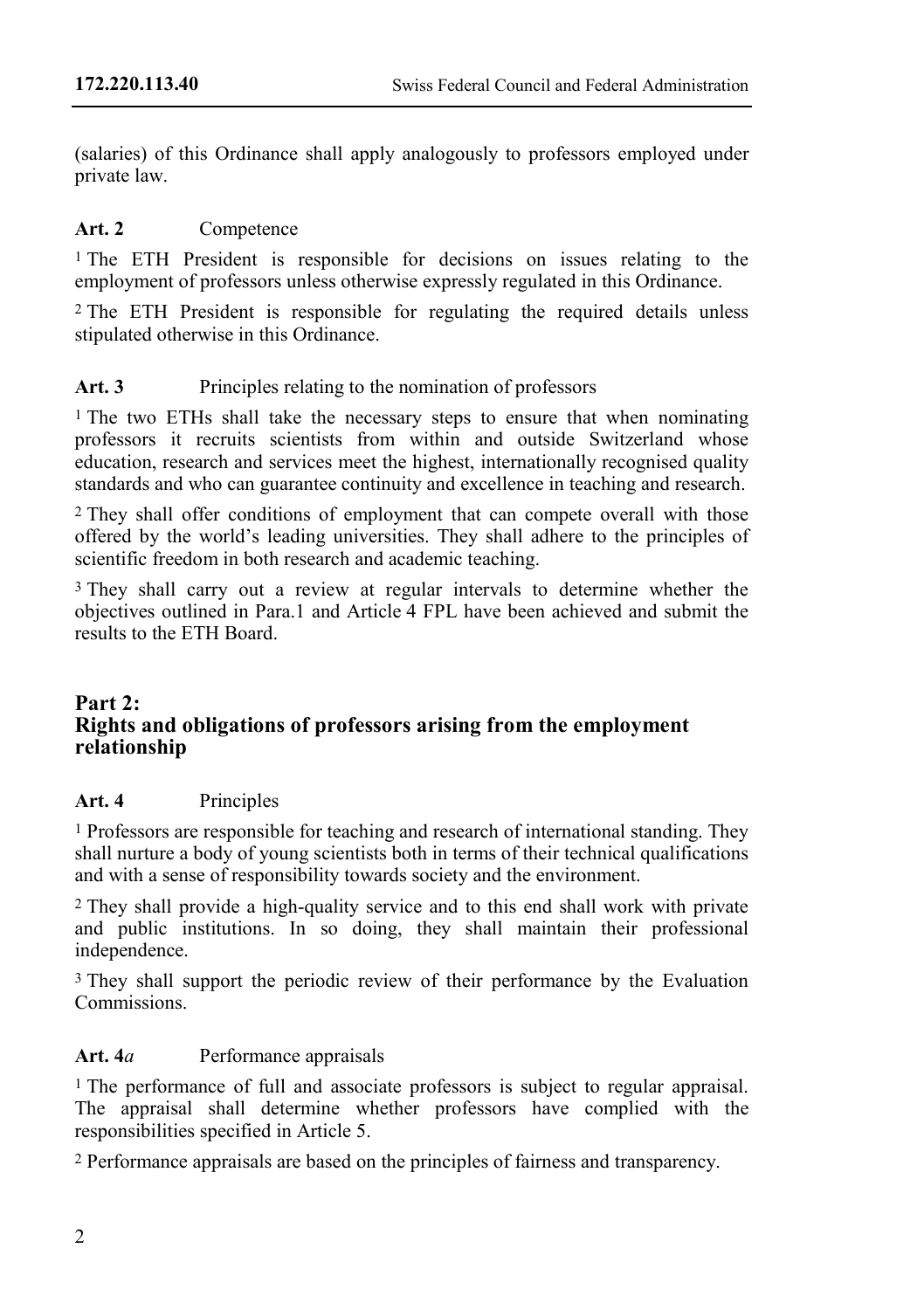3 The results of performance appraisals may have an effect on the level of the endowment granted to a professorship.

4 The two ETHs shall decide the frequency and form of performance appraisals and how they are conducted. They shall submit a report on the results to the ETH Board.

5 The ETH Board shall monitor the discharge of the performance appraisals and the resultant actions as part of its audit process.

## **Art. 5** Specific duties

1 Professors are responsible for the education of their students, encouraging their staff and catering for their further training. They are responsible for supervising their doctoral students and shall make an active contribution to the design of teaching programmes.

2 They are responsible for the conduct of the specified examinations. They shall evaluate the scientific work submitted for their area of teaching and research.

3 They shall structure, direct and develop their professorship in line with the needs of the teaching and research unit to which they belong. They shall discharge their supervisory responsibilities.

4 They shall promote their particular discipline through high-quality, scientific research and take part in the critical dialogue conducted by the world's leading experts. They are responsible for the dissemination of research results and shall take proactive steps to exploit rights arising from their research activities.

5 They shall participate in academic self-governance.

#### **Art. 6** Activities outside ETH

1 Professors may carry out professional activities outside their employment with ETH in their own name, for their own account and at their own responsibility; in particular they may act as an expert provided that this does not have a detrimental effect on the discharge of their obligations as a result of their employment.

2 Professors employed full time shall obtain approval from the ETH President for activities outside ETH that exceed one working day.

<sup>3</sup> Professors shall obtain approval from the ETH President before taking up membership of a Board of Directors or Executive Management of a company. Approval is granted provided it is not contrary to the interests of ETH.

4 If professors use their resources such as laboratory equipment and secretarial support for paid activities outside ETH, a charge is due to ETH. The two ETHs shall issue the required regulations.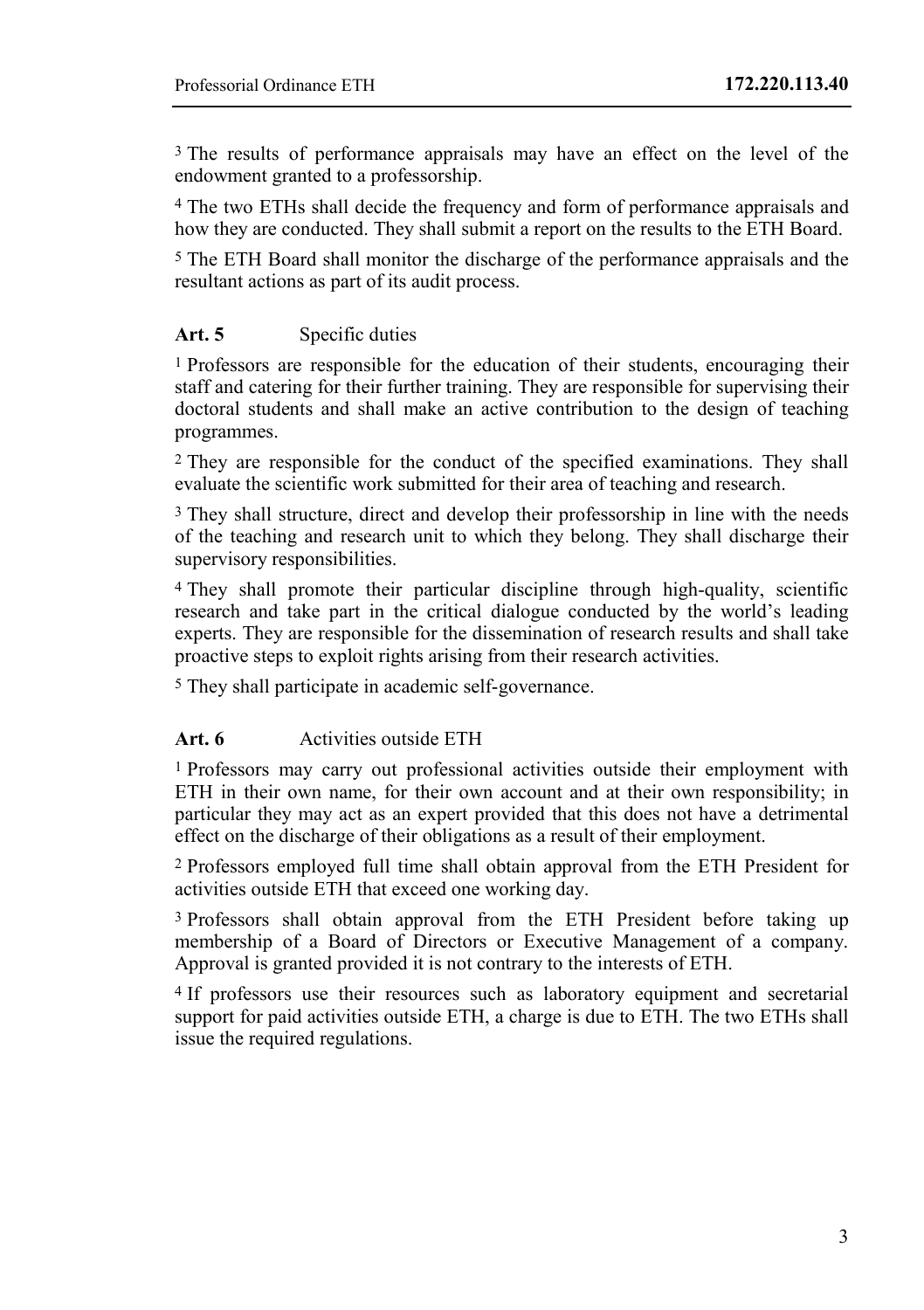## **Part 3: Commencement, amendment and termination of employment relationship**

## **Art. 7** Nomination of professors

1 The ETH Board shall nominate professors on receipt of an application from the ETH President.

<sup>2</sup> The following documents shall be appended to the application:

- a. a report on the candidate;
- b. a report on the selection process;
- c. a copy of the draft contract of employment following the pre-negotiations.

<sup>3</sup> As a rule, the ETH President shall set up a committee to prepare the application. In exceptional cases, the application may be submitted to the ETH Board as a direct appointment.

# **Art. 8** Contract of employment

1 Following their nomination, the ETH Board shall conclude a written contract of employment with the professor.

2 The contract of employment shall include, in particular, the following:

- a. Outline of teaching and research area;
- b. Initial salary.

<sup>3</sup> The contract of employment shall regulate any contribution by the employer to the purchase of benefits in PUBLICA, the Swiss Federal Pension Fund.

# **Art. 9** Term of employment

1 Contracts of employment with full and associate professors are concluded for an unlimited term.

2 Contracts of employments with assistant professors are concluded for a maximum of four years. A one-off extension of a further maximum of four years is admissible. In the event of maternity leave, the period of employment is extended by a maximum of one year.

3 There is no probationary period.

### **Art. 10** Assistant professors with the prospect of a permanent contract (tenure track)

<sup>1</sup> At the request of the ETH President, the ETH Board may give an assurance to an assistant professor at the time of nomination that he or she will be transferred to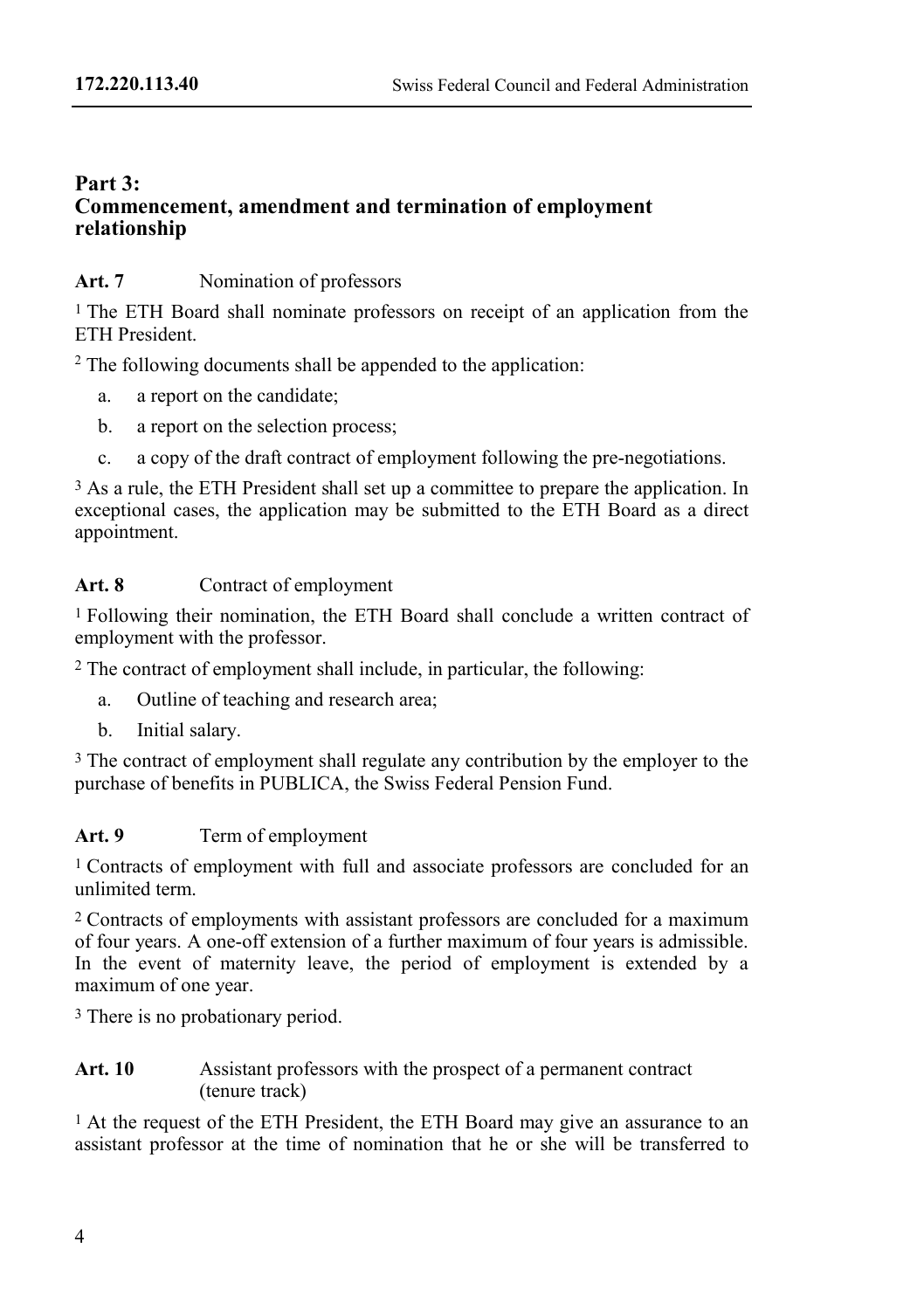permanent employment status (tenure track) provided that they achieve certain performance targets.

2 The ETH Board shall nominate an assistant professor as defined in Para. 1 as a full or associate professor by no later than the end of the second term of employment provided his or her appraisal has demonstrated that performance targets have been met. In exceptional cases, the ETH Board may directly nominate an assistant professor to a position as full professor.

#### **Art. 11** Promotion

<sup>1</sup> At the request of the ETH President, the ETH Board may promote an associate professor to full professor.

2 The appraisal results shall be appended to this request.

<sup>3</sup> The associate professor may apply to the ETH President for an appointment procedure to be initiated after a minimum of two years from the date of his or her nomination.

### **Art. 12** Termination of employment by the professor

1 Professors may terminate their employment subject to due notice of six months.

2 Notice shall be submitted in writing to the ETH President for the attention of the ETH Board.

## Art. 13 Termination of employment by the ETH Board

1 Pursuant to Article 10, Para. 3 FPL, the ETH Board may terminate the employment of a professor at the request of the ETH President subject to a notice period of six months.

2 Prior to submitting the request, the President shall set up a committee to consider whether it is reasonable to terminate the employment and to issue a recommendation. The committee shall have a minimum membership of six, of which three may not be members of the ETH in question. Three of the six members are proposed by the Conference of Lecturers.

 $3 \ldots$ 

4 Professors who are 58 years old on the effective date of the notice of termination but who have not yet reached the age limit specified in Article 21 of the Federal Law on old age and survivors' insurance (AHVG) [Bundesgesetz über die Alters- und Hinterlassenenversicherung] of 20 December 1946<sup>[5](#page-4-0)</sup> and have been in the employ of the ETH Domain for ten years, are entitled to a pension in accordance with the provisions of the Pension Plan Regulations for Professors in the ETH Domain (VR-ETH 2) of 3 December 2007<sup>6</sup>. This pension is calculated in the same way as a disability pension as specified in Article 57 VR-ETH 2. The ETH shall reimburse

<span id="page-4-1"></span><span id="page-4-0"></span><sup>5</sup> SR **831.10** <sup>6</sup> SR **172.220.142.2 –** available in German, French and Italian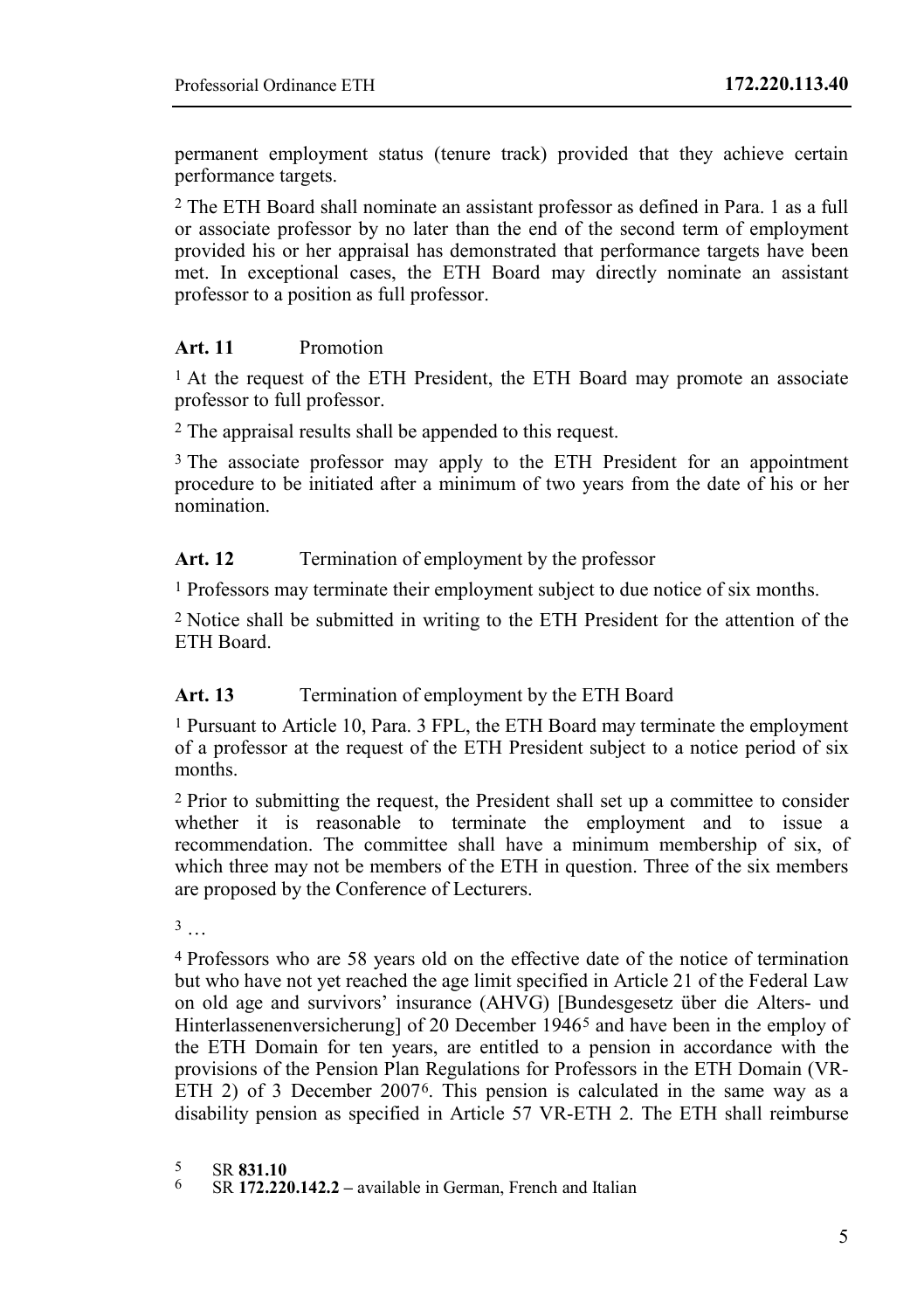the Swiss Federal Pension Fund the unfunded proportion of the pension on the date employment is terminated. The bridging pension is not funded by the employer.

## **Art. 13***a* Compensation

1 Professors whose employment is terminated through no fault of their own are entitled to compensation.

2 Compensation is a minimum of one month's and a maximum of one year's salary.

3 Particular regard is given to the following when calculating the compensation:

- a. reasons for departure;
- b. age;
- c. professional and personal situation;
- d. length of service;
- e. any re-employment by an employer as defined in Article 3 FPL.

<sup>4</sup> A percentage of the compensation is repayable if the professor is employed by another employer as defined in Article 3 FPL within one year of the termination of his or her employment.

#### **Art. 14** Retirement

1 Professors shall retire at the end of the month in which:

- a. they reach the age limit specified in Article 21 of the Federal Law on old age and survivors' insurance (AHVG) [Bundesgesetz über die Alters- und Hinterlassenenversicherung] of 20 December 1946[7](#page-5-0); or
- b. the employment relationship is dissolved because of a disability.

2 Professors may take early retirement if they are entitled to an age-related pension in accordance with VR-ETH 2.

3 The professor and the ETH President shall agree the retirement date and the relevant conditions in advance.

4 In exceptional and justified cases, the ETH Board may, at the request of the ETH President, agree to extend the employment of the professor beyond the age limit specified in Article 21 AHVG.

5 After their retirement, professors may give free lectures and use the general facilities of ETH. The ETH President may offer them teaching or other assignments and at their request make available rooms or other facilities.

#### Art. 15 Continued use of the title of professor

1 At the request of the ETH President, the ETH Board shall decide whether in individual cases, full and associate professors may continue to use their title of ETH

<span id="page-5-0"></span>7 SR **831.10**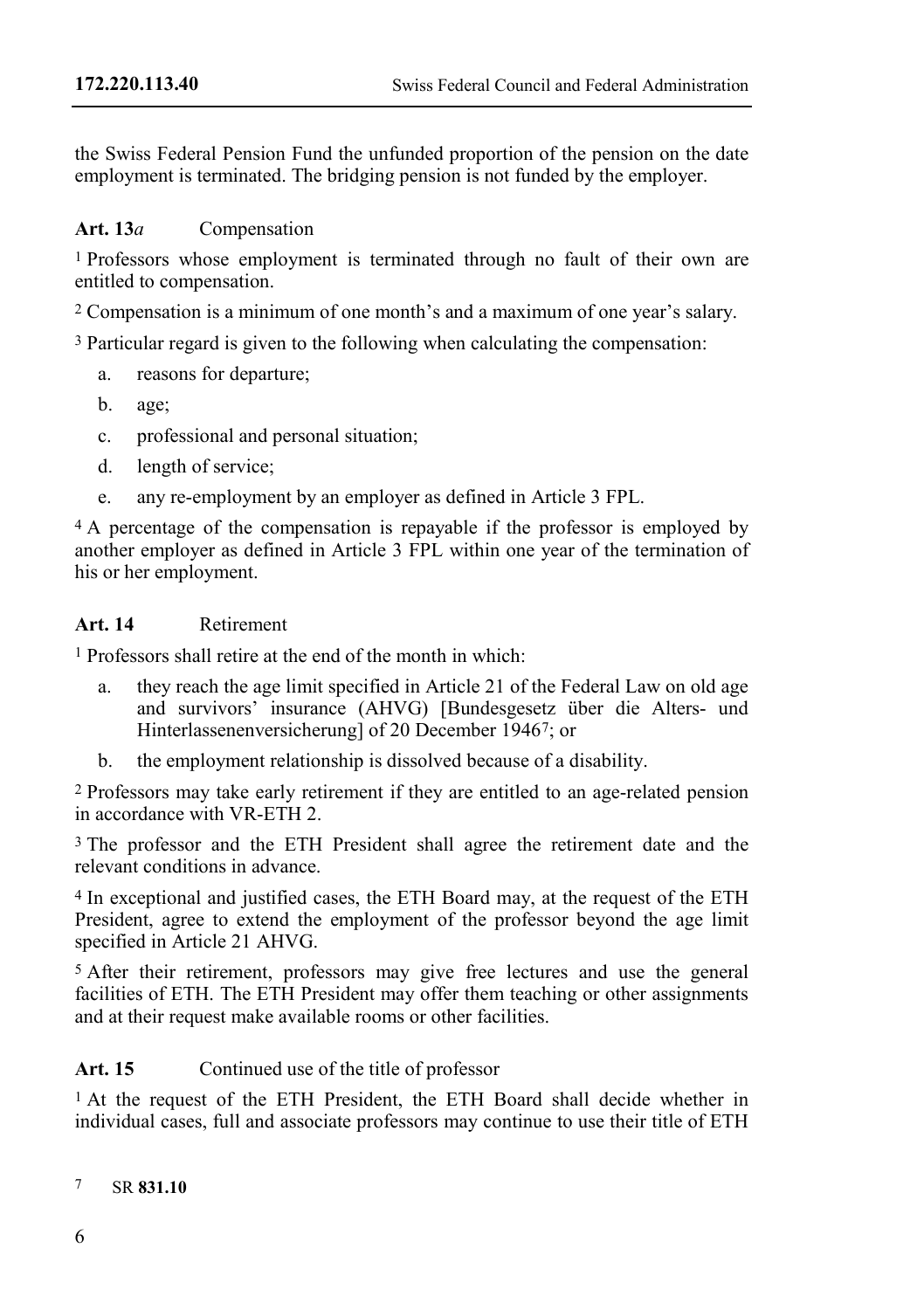professor after they have left the ETH. This is only admissible if the professor was employed by ETH for at least six years. If it is in the interests of ETH, the ETH Board may deviate from this requirement.

2 Assistant professors may not continue to use their title.

# **Part 4: Salaries and Allowances**

#### **Art. 16** Salaries

<sup>1</sup> The starting salary on nomination is between the minimum and maximum salaries for the relevant professorial category.

2 The minimum and maximum salaries are as follows (as at 2019):

- a. for full professors 213,487 Swiss francs and 280,903 Swiss francs;
- b. for associate professors 182,599 Swiss francs and 250,015 Swiss francs;
- c. for assistant professors 151,675 Swiss francs and 219,091 Swiss francs.

3 The starting salary shall take reasonable account of professional experience, previous performance and conditions on the employment market.

4 In order to recruit full professors of a particular standing, the ETH Board may increase the salary in individual cases to a maximum of 115% of the maximum salary.

#### **Art. 17** Salary increments

1 Salary increments for full and associate professors are based on the performance appraisal specified in Article 4*a*.

2 The ETH President is responsible for decisions on salary adjustments between the minimum and maximum limits specified in Article 16, Para. 2, Letters a) and b).

3 In individual cases, the ETH President may increase salaries to:

- a. a maximum of 110% of the relevant maximum in order to reward exceptional service by full and associate professors;
- b. a maximum of 125% of the maximum limit in order to retain full professors of particular standing.

4 The ETH Board is informed of any salary increases awarded under Para. 3.

5 The salary of assistant professors is increased annually by one-twelfth of the difference between the minimum and maximum salary specified in Article 16, Para. 2, Letter c.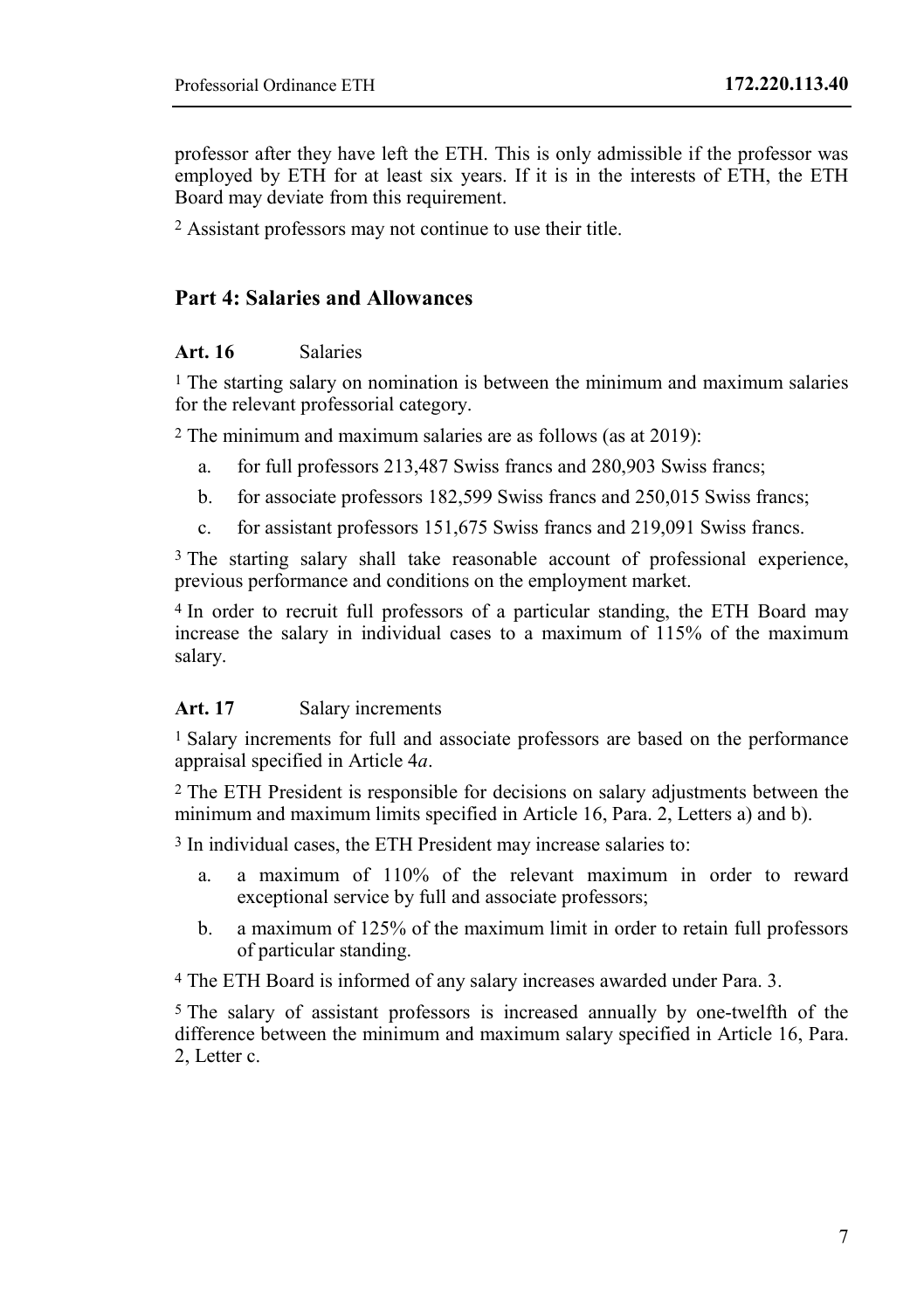## **Art. 18** Changes to the salary scale

For changes to the salary scale, Article 28 of the Personnel Ordinance for the ETH Domain (PO-ETH) of 15 March 2001[8](#page-7-0) shall apply analogously.

## **Art. 19** Service allowances

<sup>1</sup> The ETH Board may award allowances to professors who exercise managerial functions with decision-making powers at ETH. The allowances may not exceed 15% of the maximum sum specified in Article 16, Para. 2.

2 The ETH President may award allowances to professors who have additional responsibilities, e.g. management of teaching and research units, management of major projects or chairing major committees. The allowances may not exceed the service allowance for a Vice President of ETH.

3 Service allowances are not subject to cost of living increments.

## **Art. 20** Dual professorships

At the request of the ETH President, the ETH Board shall agree the salary and other employer benefits for professors who lecture at several teaching establishments and in so doing shall take account of obligations outside ETH.

## **Art. 20a** Affiliated professors

<sup>1</sup> On application of the ETH President and within the scope of an institutional cooperation agreement in accordance with Art. 3, Paras. 1 and 2 of the ETH Act, the ETH Board shall be able to appoint as affiliated professors academics of Swiss and foreign nationality who work at Swiss or foreign research institutions outside the two Federal Institutes of Technology.

2 Affiliated professors shall mainly work at their home institutions and, in addition, work at the ETH for a limited number of hours. They shall have the status of full professors pursuant to Art. 1, Para. 1 Letter a of this Ordinance.

<sup>3</sup> For this purpose, the ETH Board shall conclude an employment agreement under private law with affiliated professors, such agreement to govern individual rights and obligations having regard to Art. 1, Para. 1, Letter a of this Ordinance.

4 When an affiliated professor's cooperation or employment agreement with his or her home institution is terminated, his or her employment agreement with the ETH Board shall also be terminated.

# **Art. 21** Reimbursement of expenses

1 Professors are entitled to the reimbursement of expenses incurred during their professional activities. The Ordinance of the ETH Board of 11 April 2002<sup>9</sup> on the reimbursement of expenses in the ETH Domain shall apply.

<span id="page-7-1"></span>

<span id="page-7-0"></span><sup>8</sup> SR **172.220.113** <sup>9</sup> SR **172.220.113.43 –** available in German, French and Italian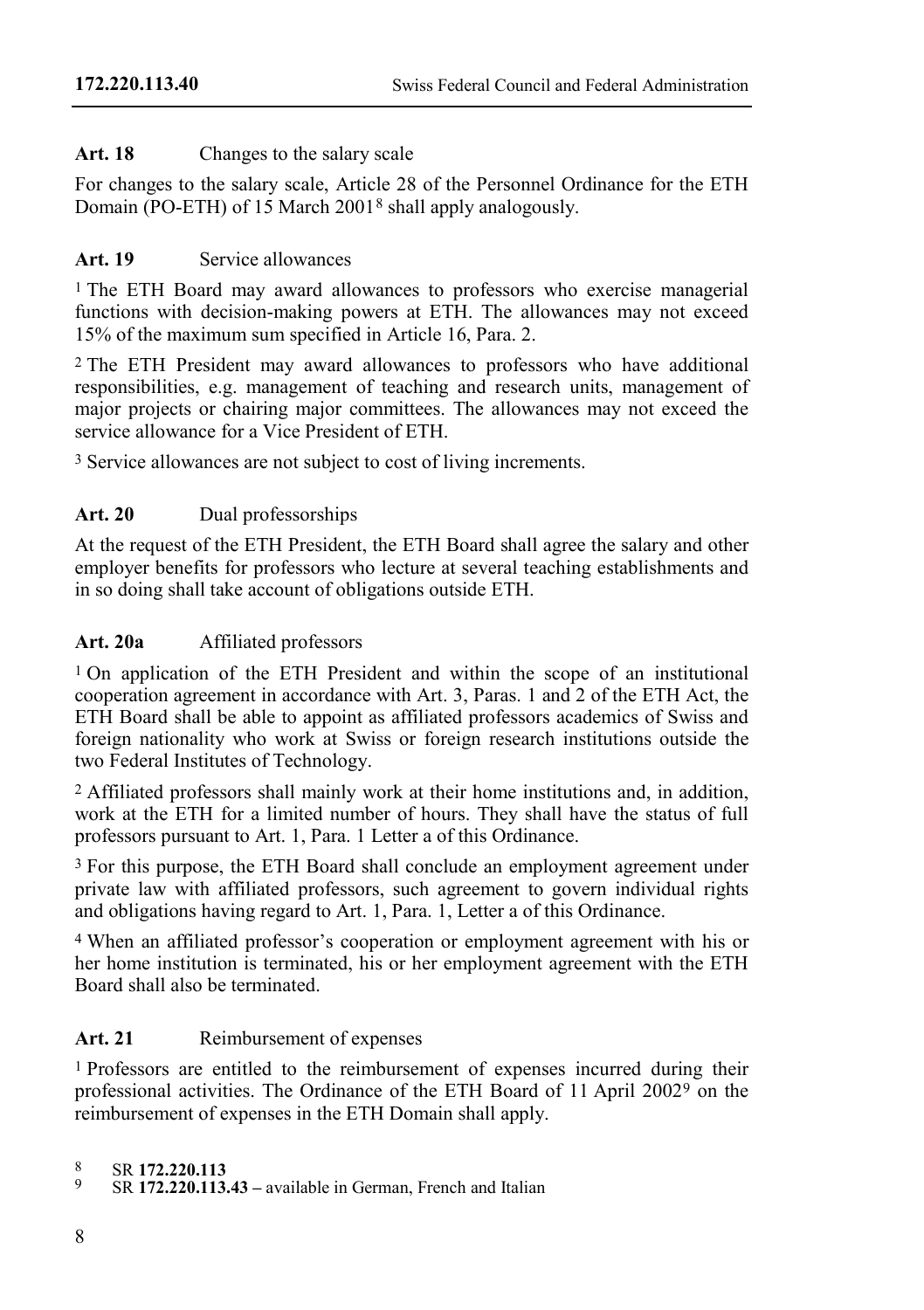2 The ETH may reimburse the cost of transporting the household effects of newly nominated professors if relocation is required for professional reasons.

## **Art. 22** Court fees and judicial proceedings

<sup>1</sup> The ETH shall reimburse court fees and judicial costs if professors are involved in civil, administrative or criminal proceedings resulting from their professional activities or if they instigate such proceedings for legitimate reasons subject to the following conditions:

- a) the ETH has an interest in bringing the proceedings and
- b) professors are not guilty of gross negligence or acted with intent.

2 Whilst the case is pending, ETH only guarantees an advance to cover costs.

## **Part 5: Holidays and absence**

#### **Art. 23** Sabbatical leave

1 Professors are entitled to a sabbatical of six months on full pay or twelve months on part pay within any seven-year period of employment.

2 Professors must submit a request to the ETH President.

3 The decision on whether to grant the request is based on previous performance and the guaranteed availability of a qualified substitute.

#### **Art. 24** Unpaid leave

The ETH President may grant professors unpaid leave provided this is not counter to the interests of ETH.

## **Art. 25** Absence

1 The head of the teaching and research unit to which the professor belongs shall be notified of any absence in excess of one week during a semester on the grounds of illness or accident.

2 Prior approval from the head of the teaching and research unit to which the professor belongs is required for any absence in excess of one week during a semester on other grounds.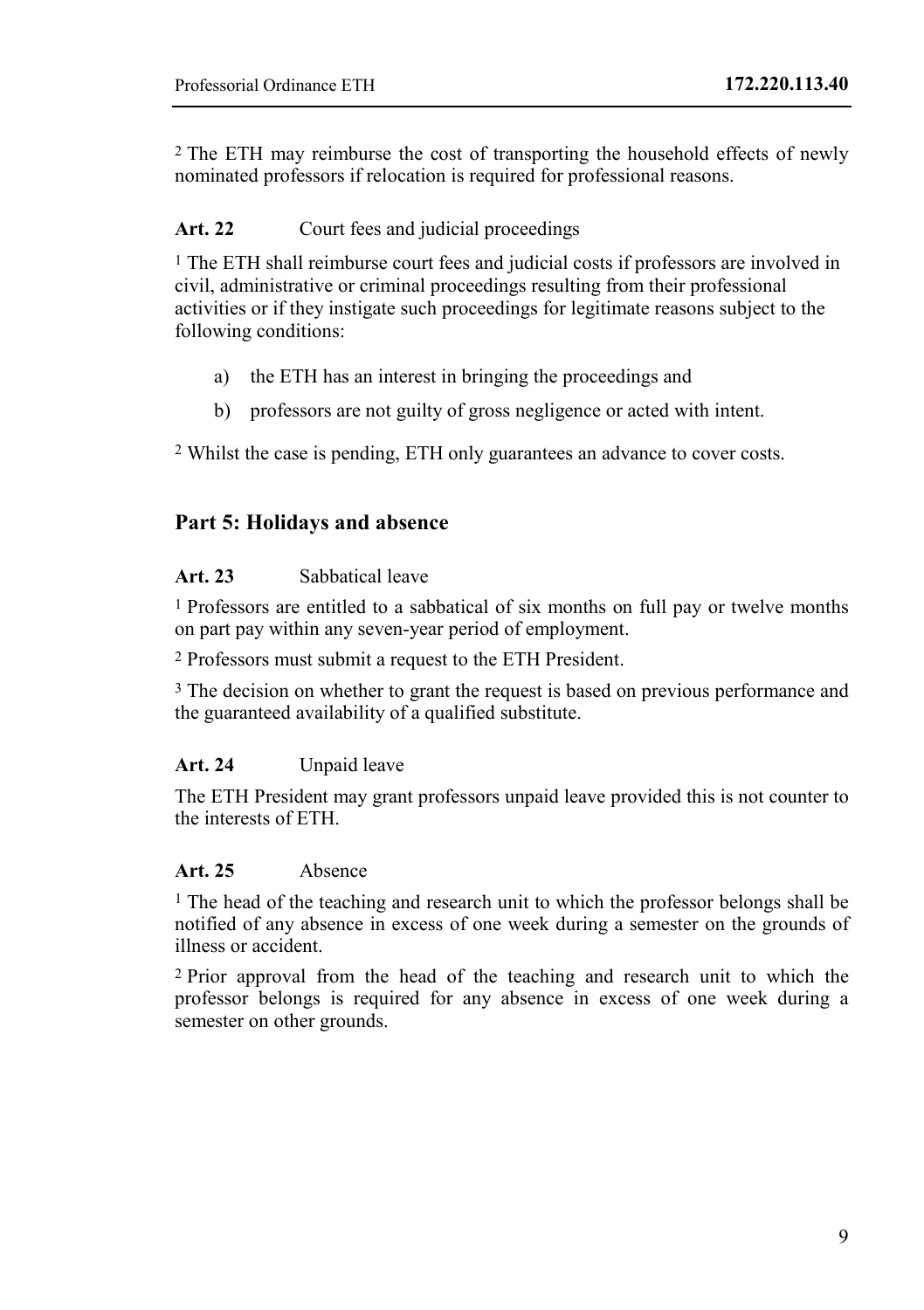# **Part 6: Continued payment of salary and family and care allowances**

Art. 26 Payment of salary in the event of illness or accident

1 Professors are entitled to payment of their full salary for a maximum of 730 days if they are unable to work because of illness or accident.

2 This salary entitlement is reduced in the event of the reasons specified in statutory or case law relating to health and accident insurance.

<sup>3</sup> An examination by a medical officer may be ordered in order to assess the professor's inability to work.

4 Insurance benefits paid by obligatory insurers are deducted from this amount.

**Art. 27** Payment of salary in the event of maternity

Female professors are entitled to four months' maternity leave on full pay.

**Art. 28** Payment in the event of military service, civil defence service and alternative civil service

1 In the case of absence due to obligatory Swiss military or civil defence service and during any alternative civil service, professors are entitled to the continued payment of their full salary.

2 In the case of voluntary service, salary is paid for a maximum of ten working days per year.

<sup>3</sup> ETH is entitled to receive the statutory compensation payable for loss of income.

4 Care allowances are paid in full.

## Art. 29 Benefits in the event of an occupational accident

 $<sup>1</sup>$  In the event of a disability resulting from an occupational accident or an equivalent</sup> occupational disease, the entitlement is as follows:

- a. total inability to work: 100% of relevant salary until death;
- b. partial inability to work: a percentage of the relevant salary corresponding to the level of disability as defined in the Federal Law of 20 March 1981[10](#page-9-0) on accident insurance [Bundesgesetz über die Unfallversicherung] until death.

2 Payments from obligatory insurance are deducted from this amount.

**Art. 30** Payment of salary in the event of death

1 If a professor dies, surviving dependents are entitled to a sum equal to one-sixth of his or her annual salary.

<span id="page-9-0"></span>10 SR **832.20 –** available in German, French and Italian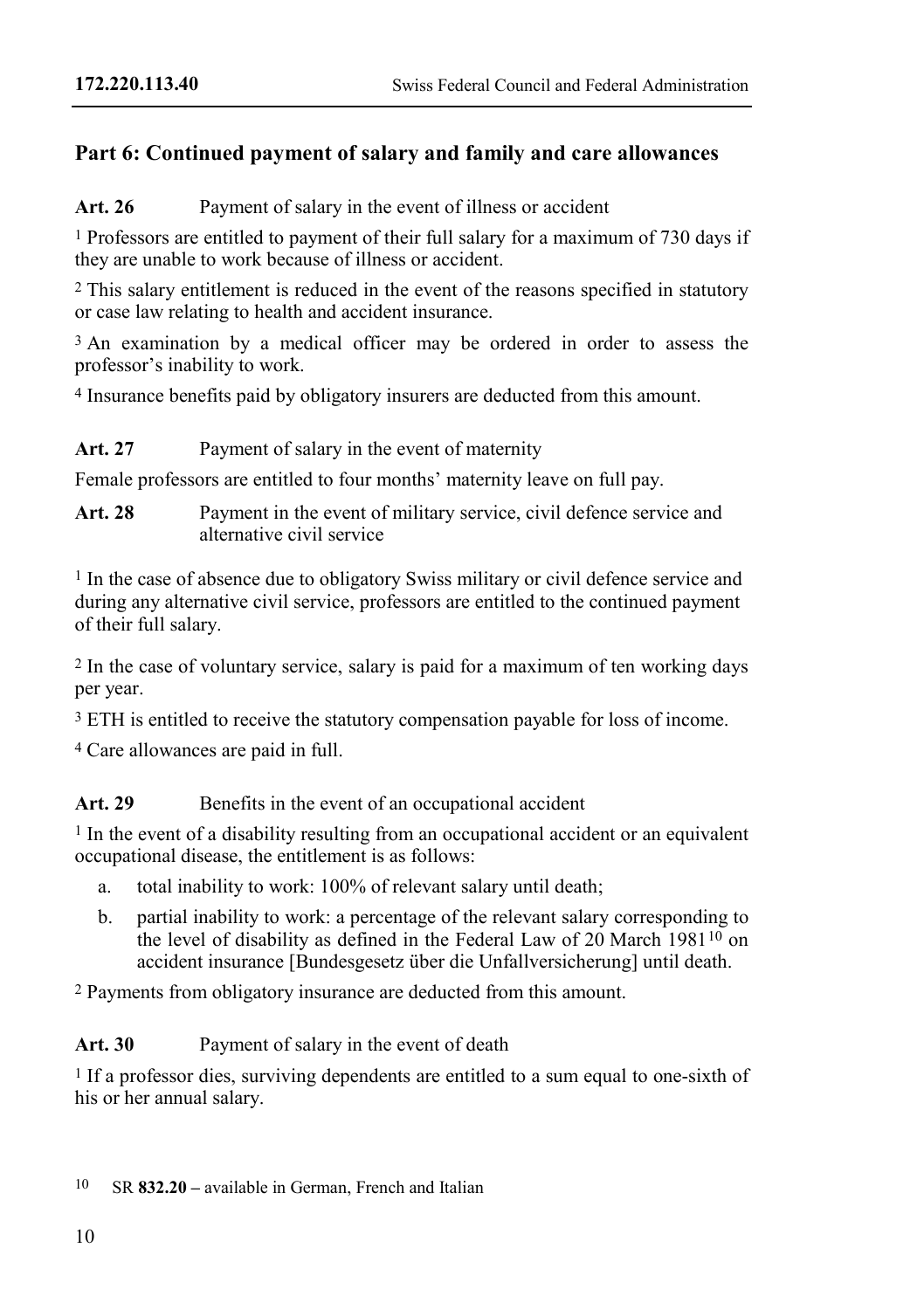2 Any person cohabiting with the deceased for a continuous period of five years before his or her death is classed as a surviving dependent.

3 Any allowance paid for the support of a close relative as specified in Article 31*b* is payable in equal measure.

### **Art. 31** Entitlement to family allowances

1 Family allowances are paid until the end of the month in which a child reaches 16 years of age.

2 For a child still in education, family allowances are payable at the latest until the end of the month in which the child reaches 25 years of age.

3 If a child is unfit for work (Art. 7 of the Federal Law of 6 October 200[011](#page-10-0) on General Social Insurance Provision [Bundesgesetz über den Allgeminen Teil des Socizialversicherungsrechts), family allowances are payable at the latest until the end of the year in which the child reaches 20 years of age.

4 Family allowances are index-linked for inflation.

**Art. 31***a* Supplementary benefits in addition to family allowances

<sup>1</sup> The professor is entitled to supplementary benefits in addition to family allowances if the latter is less than the following sum per annum:

- a. 4492 Swiss francs for the first eligible child;
- b. 2904 Swiss francs for each additional eligible child;
- c. 3282 Swiss francs for each additional eligible child who is already 16 years of age but is still in education or is unfit for work.

2 The supplementary benefit payable is the difference between the relevant sums as specified in Para. 1 and the minimum rates specified in the Federal Law on family allowances of 24 March 2006 (FamZG).<sup>[12](#page-10-1)</sup> In this respect the following count towards family allowances:

- a. any claim for family allowances by another person for the same child in accordance with the FamZG;
- b. any claim to a different employer or other competent body made by the professor or other person and relating to the same child for the payment of family, child, education or care allowances.

3 Professors with a contracted level of activity of less than 50% are not entitled to supplementary benefits.

4 Supplementary benefits payable in addition to family allowances are index-linked for inflation.

<span id="page-10-1"></span><span id="page-10-0"></span><sup>11</sup> SR **830.1 –** available in German, French and Italian <sup>12</sup> SR **836.2 –** available in German, French and Italian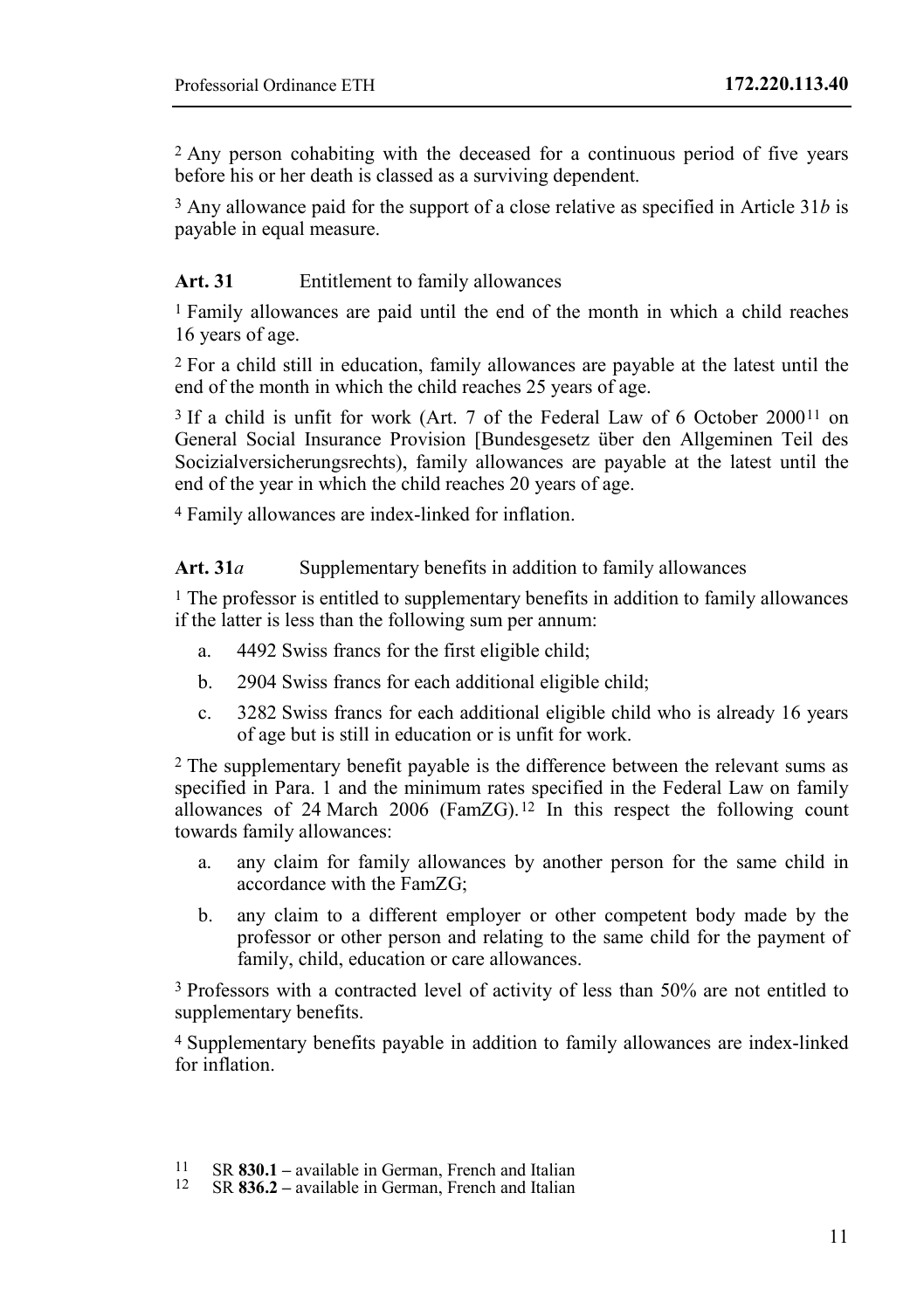Art. 31*b* Allowance for the support of a close relative

1 50% of the allowance specified in Article 31*a* Para. 1, Letter b) can be paid to professors whose wife, husband or registered partner is permanently unfit for work because of serious illness.

2 This allowance for the support of a close relative is index-linked for inflation.

# **Part 7: Occupational pension scheme**

## **Art. 32**

1 Professors are insured with PUBLICA in accordance with the provisions of the FPL and the PUBLICA Law of 20 December 2006[13](#page-11-0).

2 Professors shall disclose the following:

- a. leaving benefits;
- b. early withdrawals pursuant to the Ordinance of 3 October 1994[14](#page-11-1) on encouraging the use of vested pension accruals for home ownership [Verordnung über die Wohneigentumsförderung mit Mitteln der beruflichen Vorsorge];
- c. benefits resulting from a divorce (Article 22, Letter c) of the Federal Law on vesting in pension plans [Freizügigkeitsgesetz] of 17 Dec. 1993[15\)](#page-11-2);
- d. acquired rights, in particular from pension plans outside Switzerland

<sup>3</sup> The qualifying salary for pension purposes is the salary plus the salary elements specified in Articles 16–19; this sum is insured with PUBLICA in accordance with the relevant regulations.

4 In all other respects, the provisions of VR-ETH 2 shall apply.

5 Articles 39*a*, 42*a* and 47*a* ETH-PO[16](#page-11-3) shall apply analogously. The amount of any contribution by the employer to the bridging pension in accordance with Annex 5 of the ETH-PO shall correspond to the percentage specified in Executive Plan 2 [Kaderplan 2].

6 If professors are covered by Article 60*b* of the Ordinance of 18 April 1984[17](#page-11-4) on occupational old age, survivors' insurance and invalidity insurance [Verordnung über die berufliche Alters-, Hinterlassenen- und Invalidenvorsorge], the two ETH may take out insurance to cover the risk of death and disability. They shall decide on any contribution by professors to the cost of this insurance.

- 
- <span id="page-11-1"></span>
- <span id="page-11-0"></span><sup>13</sup> SR 172.222.1 – available in German, French and Italian<br><sup>14</sup> SR **831.411** – available in German, French and Italian<br><sup>15</sup> SR **831.42** – available in German, French and Italian<br><sup>16</sup> SR **172.220.113**<br>SR **831.441.1** - ava
- <span id="page-11-3"></span><span id="page-11-2"></span>
- <span id="page-11-4"></span>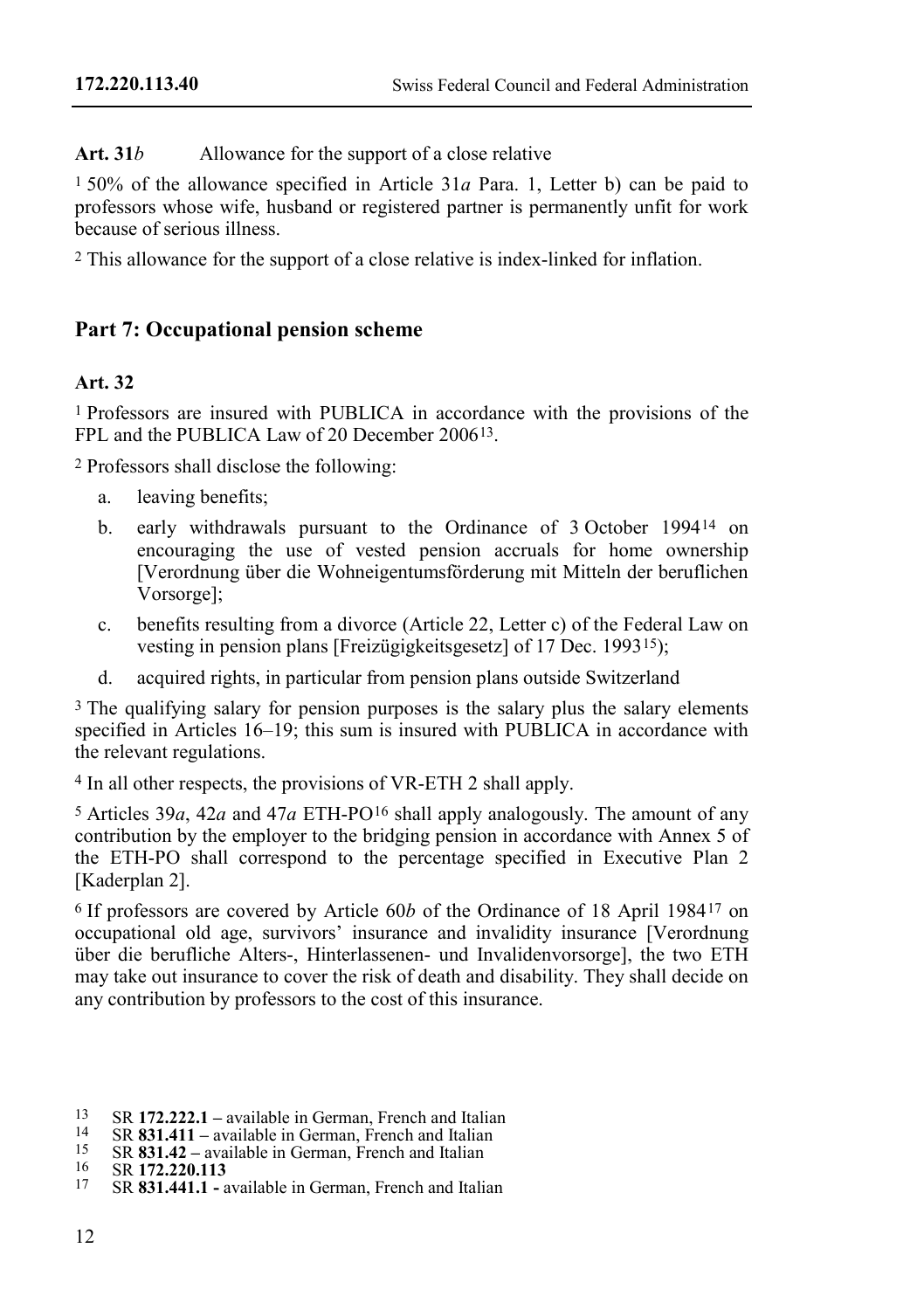## **Part 8: Protection of personal and health data**

#### **Art. 33**

The protection of personal and health data is covered by Articles 59–61 of the  $ETH-PO18$  $ETH-PO18$ 

## **Part 9: Rules of procedure**

### **Art. 34** Limitation periods

The limitation periods for claims arising from the employment relationship are based on Articles 127 and 128 of the Swiss Code of Obligations[19](#page-12-1).

### **Art. 35** Internal appeals

1 The ETH Appeals Commission is the appeal body for decisions by ETH bodies.

2 The Federal Administrative Court is the appeal body for orders made by the ETH Board and decisions by the ETH Appeals Commission.

3 Proceedings are conducted in accordance with the Federal Law of 20 December 1968[20](#page-12-2) on administrative procedure [Bundesgesetz über das Verwaltungsverfahren].

#### Art. 36 Breach of professional duties

Articles 58–58*b* ETH-PO<sup>[21](#page-12-3)</sup> shall apply to any breach of professional duties.

## **Part 10: Transitional provisions**

#### **Art. 37** Transfer to the new law

1 The term of office of existing full, associate and assistant professors shall terminate on 31 December 2003; from 1 January 2004, all employment relationships are subject to the new law. This is without prejudice to Article 38.

2 Following a request from the ETH President, the ETH Board shall issue full, associate and assistant professors a written contract of employment in accordance with Article 8 FPL by 15 January 2004 and allow a minimum period of two months for its signature.

3 If no written contract of employment in accordance with Article 8 is concluded by 30 June 2004, the ETH Board shall terminate any employment relationship in

<span id="page-12-3"></span><span id="page-12-2"></span><span id="page-12-1"></span><span id="page-12-0"></span><sup>18</sup> SR **172.220.113** <sup>19</sup> SR **<sup>220</sup>** <sup>20</sup> SR **172.021** <sup>21</sup> SR **172.220.113**